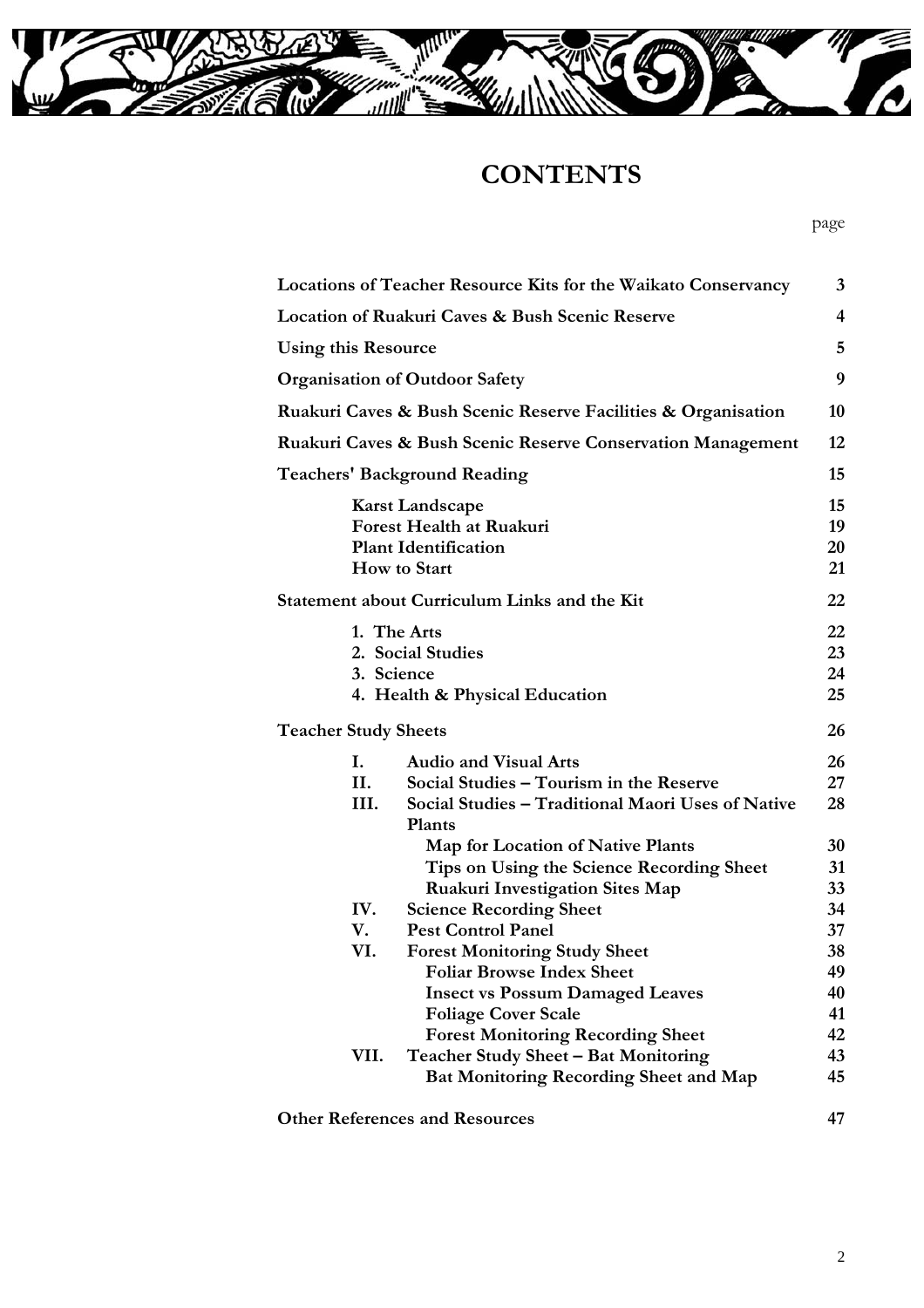# **Locations of Teacher Resource Kits in the Waikato Conservancy**

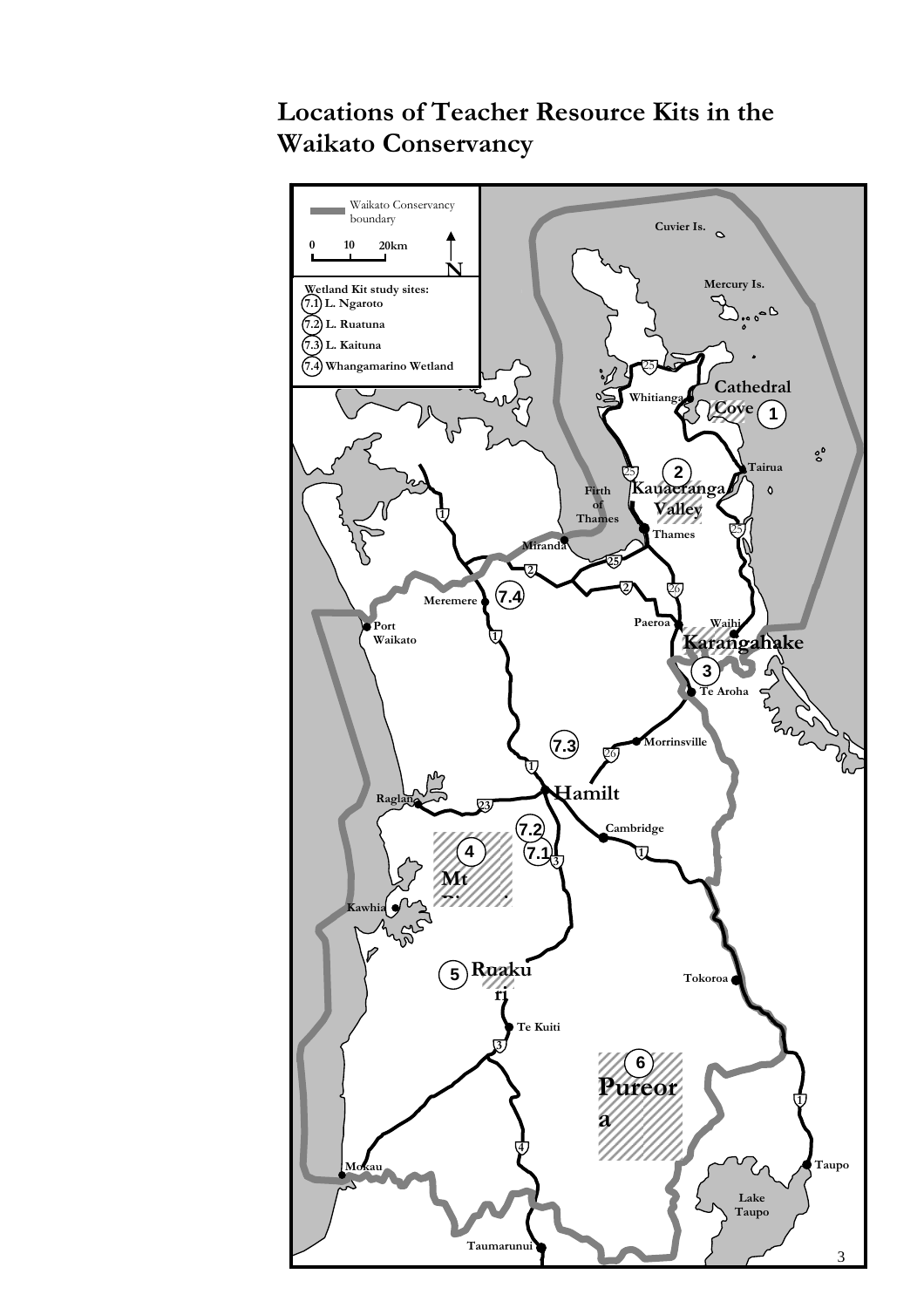# **Location of Ruakuri Caves & Bush Scenic Reserve**

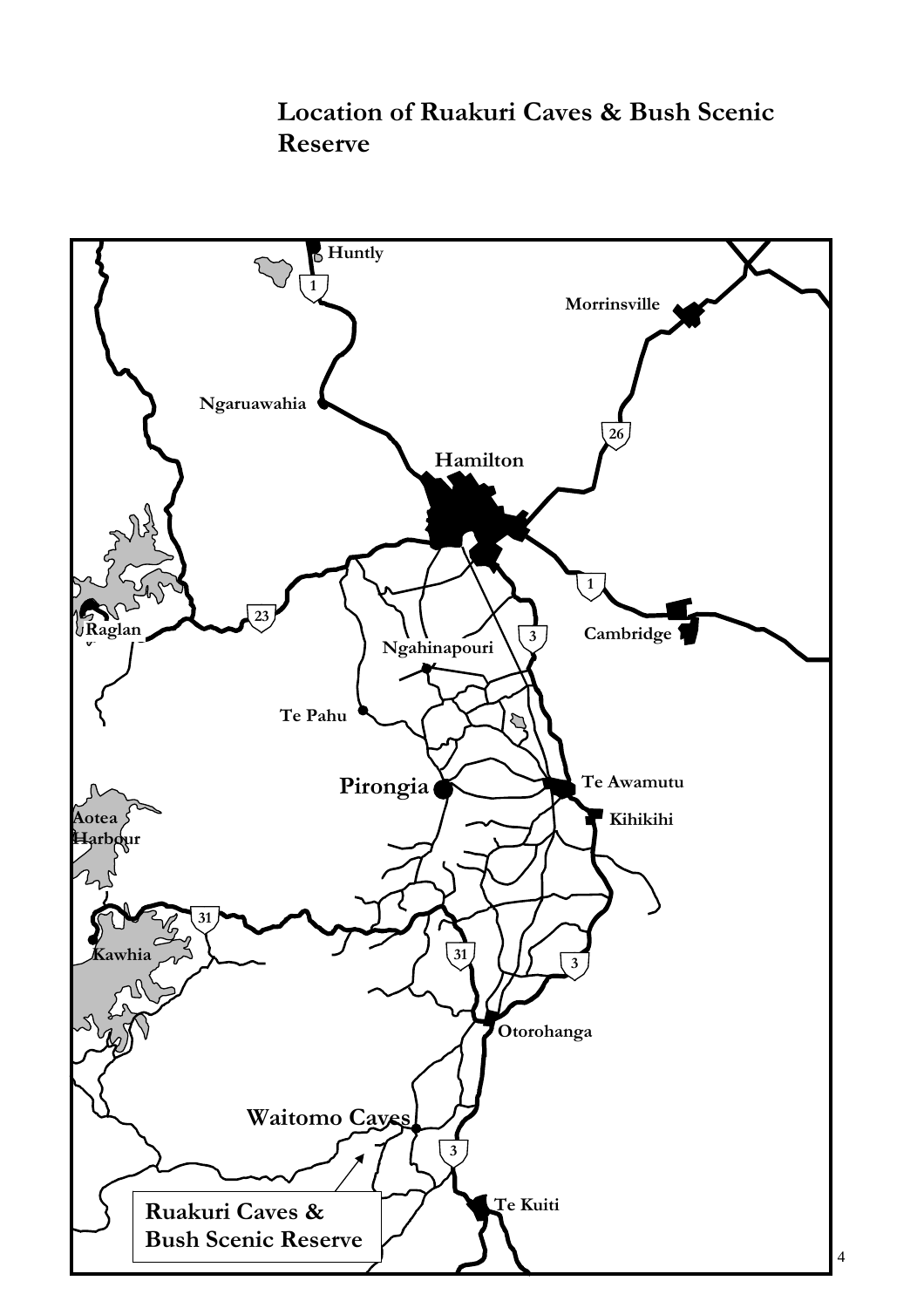

# **USING THIS RESOURCE**

**This Teacher Resource Kit is designed to give you a hand to plan exciting and educational conservation learning experiences outside the classroom. It focuses on a selection of parks and reserves administered by the Department of Conservation (DOC) in your region.** 

There are six accessible sites within the Waikato that are ideal for learning about marine reserves, limestone caves, volcanoes, forests, endangered species and historic reserves. In addition, there are currently three sites (plus one pending) suitable for wetland studies. By visiting these sites, students can consolidate work already done and gain additional first-hand experiences and information to complete their studies.

### **CROSS-CURRICULAR OR SPECIALISED**

In planning your programme we suggest using the **Guidelines for Environmental Education in New Zealand Schools***.*  The guidelines provide advice on environmental topics and how to plan these into curriculum studies and programmes with a bicultural focus.

Sites can be used to meet goals from specific curriculum areas, or different curriculum areas simultaneously. This is an approach that mirrors the interconnectedness of the environment.



### **ACTIVITIES**

Activities in these kits can be adapted to the age/level of your students, allowing you to choose the achievement objectives at the appropriate level. Activities are designed to support the key dimensions of environmental education - *in*, *about* and *for* the environment.

#### **Education in the environment**

Education *in* the environment (both natural and built) gives opportunities to develop skills in observation, data collection, practical inquiry and investigation, as well as social and co-operative skills, group-work skills, communication skills, and problem-solving.

### **Education about the environment**

Education *about* the environment involves not only knowing about and understanding the natural and built environments, but also appreciating the key social, political, ecological and economic factors that influence decision making on local, national and global issues.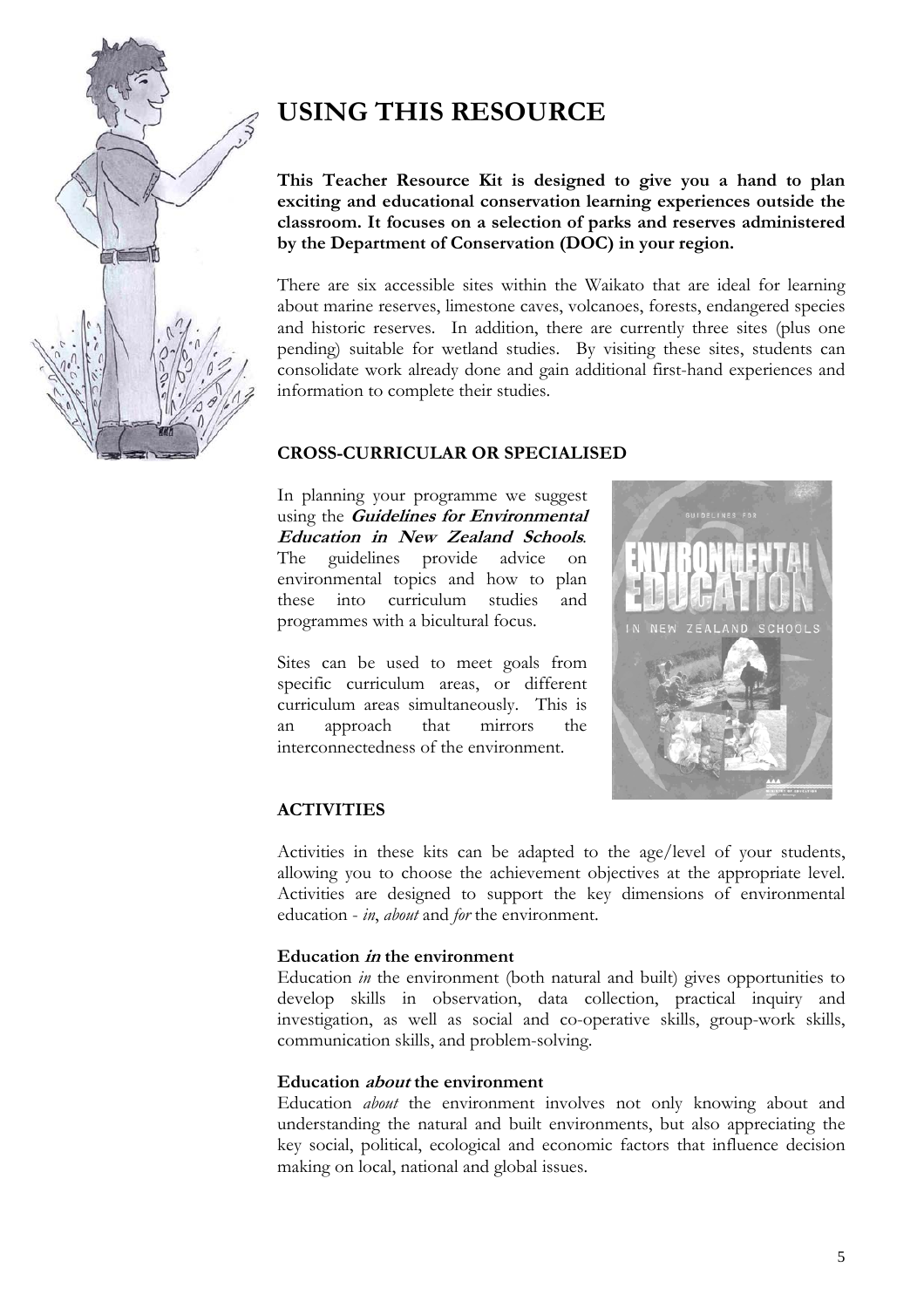### **Education for the environment**

Education *for* the environment involves developing a sense of responsibility for natural and social environments. It deals with people's emotions and their willingness to make lifestyle choices that help maintain and improve the quality of the environment.

Education *for* the environment is based on students' knowledge and understanding *about* the environment and their experiences *in* the environment – all three aspects are interlinked.

A balanced environmental education programme addresses all three dimensions (*in*, *about,* and *for* ).

### **BEFORE YOU START**

The activities offer students the opportunity of working across a range of related subject areas - in much the same way as project teams work together to manage a forest park or marine reserve, for the benefit of all. Teachers are encouraged to undertake further extension activities such as:

- Use of media such as the internet, books, videos, maps and tapes.
- Taking part in a Ministry of Education LEOTC (Learning Experiences Outside the Classroom) programme.
- Visits to zoos, aquaria, botanic gardens, museums, marine education centres and other facilities offering environmental education programmes and resources.
- Guided trips and recreational activities led by accredited outdoor education providers.

## **BACK AT SCHOOL**

To get the best value from a field trip teachers should plan good lead-in and follow-up activities. If students have some formative ideas about what they might find, they will observe in a more focused way and therefore develop their concepts more fully.

The suggested activities given on pages 7 and 8 are designed to encompass learning '*about*' and '*for*' the environment. You will find specific site-based activities for Ruakuri Caves & Bush Scenic Reserve (learning '*in*' the environment) from page 26 onwards.

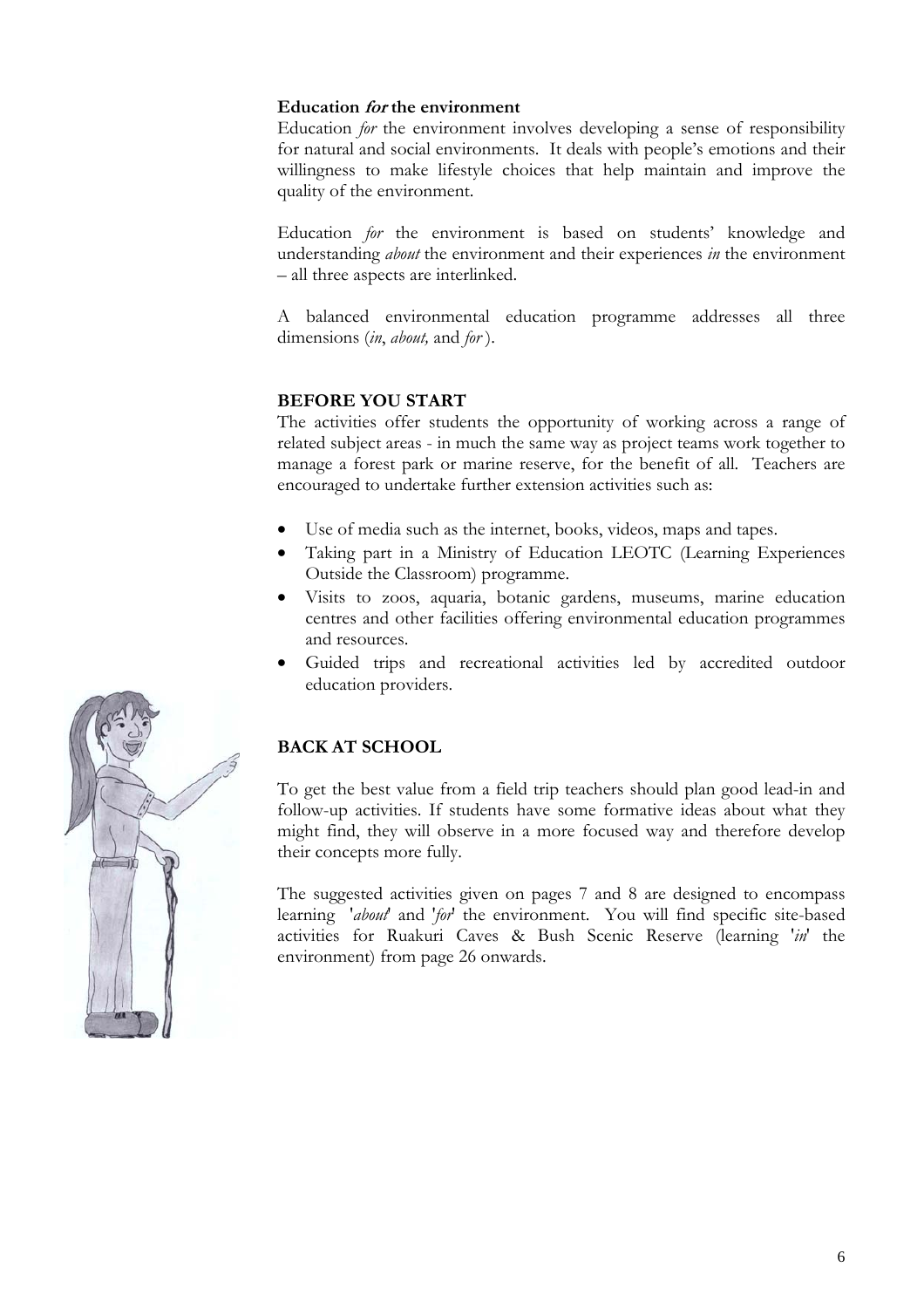### **Before Visit Activities**





- 1. Find out what the students know about DOC. Why does DOC exist? Is there a DOC office in your area? What sorts of things does a DOC ranger do? Check out the DOC web site, [www.doc.govt.nz](http://www.doc.govt.nz/)(**about & for**)
- 2. Brainstorm the ideas that students already have about Ruakuri Caves & Bush Scenic Reserve, for example - what is a karst landscape? What is a cave? What would you expect to find living in a cave? Can you think of any caves you have visited? (**about**)
- 3. Design and carry out an opinion poll. What different attitudes do people have about caves and their protection? Is there a range of views? What are the implications of your findings? (**for**)
- 4. Have a class debate on why the cave ecosystems at Ruakuri should be protected and saved. Explore concepts such as attitudes and values. (**for**)
- 5. Examine the meanings of the words 'exotic', 'endemic', 'indigenous' and 'native'. Think about what plant and animal species might be found in Ruakuri and where they fit in the above categories. (**about**)
- 6. Consider the impact of water quality, logging, plant and animal pests on cave ecosystems. Why is management necessary? Design a campaign to raise awareness about the impacts on cave ecosystems. (**for**)
- 7. Look at what your class can do to help the environment while visiting Ruakuri and back at school. Why is this important? How can your school's local community get involved in protecting natural areas? (**for**)
- 8. Explore New Zealand's responsibilities under global conventions such as the Convention on Biodiversity, and the Kyoto Convention. Use the DOC web site to find out about the New Zealand Biodiversity Strategy. Why is this strategy necessary? How do the goals and actions in the strategy relate to the site you are visiting? (**about & for**)
- 9. Find out who the local iwi near Ruakuri are. Where are their marae? Who are the kaumātua? What stories can they tell you about Ruakuri? (**about**) How can traditional knowledge of Ruakuri be more widely available to people who visit the area? Design ways of distributing information, such as interpretation panels, brochures, web pages, and radio interviews. What will your message be? Why? (**for**)
- 10. Visiting outdoor areas usually requires special gear and there are safety issues to take into account. Have students list the clothing and other gear they think they will need on the trip and create new designs**.** (**about**)
- 11. Design an outdoor safety code. Appoint class members to help apply it on the day. Why is this important?(**about**)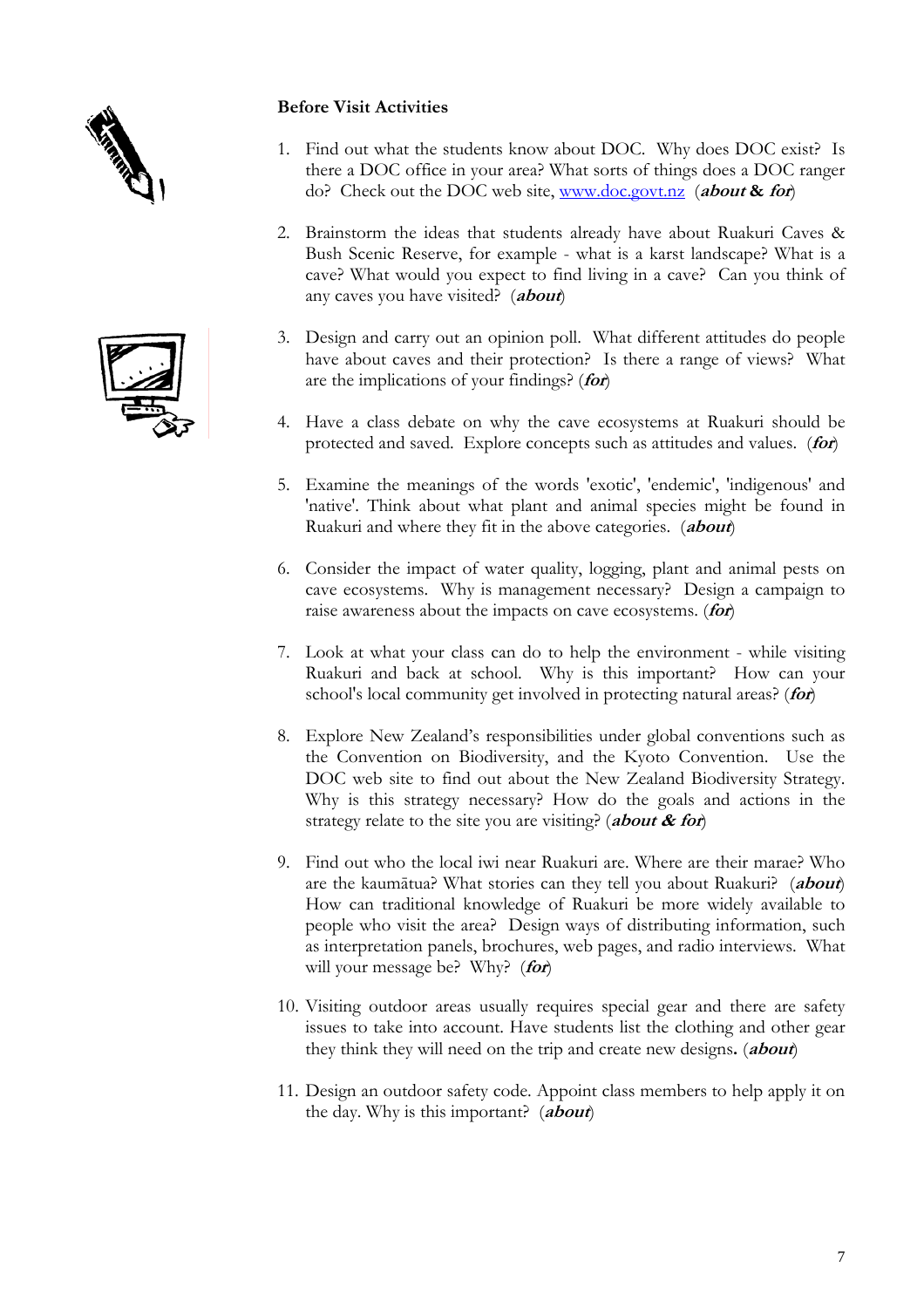

## **After Visit Activities**

- 1. Draw plants and animals that make a food chain and/or cut them out. Arrange them into a food chain or, for more advanced students, build up a food web. What happens when you introduce an animal pest (herbivore or predator) into the equation? (**about**)
- 2. Examine a picture of a bat and identify its special features, e.g. echolocation, furry body. Add labels for these adaptations (features) and say how each helps the bat survive. What can we do to help protect them? (**about & for**)
- 3. Make a poster about glow-worms. Find out why they become rare when streams are polluted and stripped of surrounding trees. What can be done to protect our waterways? (**about & for**)
- 4. Make a "wanted" poster for an introduced mammal pest. Describe the damage that the pest is doing and suggest an ecological reward for its elimination. (**for**)
- 5. Calculate the weight of forest that possums destroy in New Zealand. There are about 70 million of them and they can eat between 0.8 and 1 kg per night. Work it out per night and per year. Then consider the effects on their favourite food species and on the other native plant eaters. How can we keep possum numbers down?(**about**)
- 6. Find out about the use of plants as *rongoa* or traditional medicines. Ask your local kaumātua or check books in the library. Try some tea made from kawakawa leaves. (**about**)
- 7. Have a class debate on why the cave ecosystems at Ruakuri should be protected and saved. Explore concepts such as attitudes and values. (**for**)
- 8. Consider the impact of water quality, logging, plant and animal pests on cave ecosystems. Why is management necessary? Design a campaign to raise awareness about the impacts on cave ecosystems. (**for**)
- from a community<br>conservation group. 9. Look at what your class can do to help the environment while visiting Ruakuri and back at school. Why is this important? How can your Plant a native garden. **School's Ruakuri** and back at school. Why is this important? How can y<br>Use plants that will **explore in the school's** local community get involved in protecting natural areas? (**for**)



kawakawa



### **Get your school involved:**

- Adopt a local reserve.
- Join a community
- 
- Use plants that will encourage native birds to your school.
- Start a native plant nursery.
- Raise funds for a threatened species.
- Embark on a conservation awareness campaign.
- Get involved with the Kiwi Conservation Corp (Forest & Bird) or Junior Naturalists.

For more information on how your school can get involved in conservation contact your local DOC office.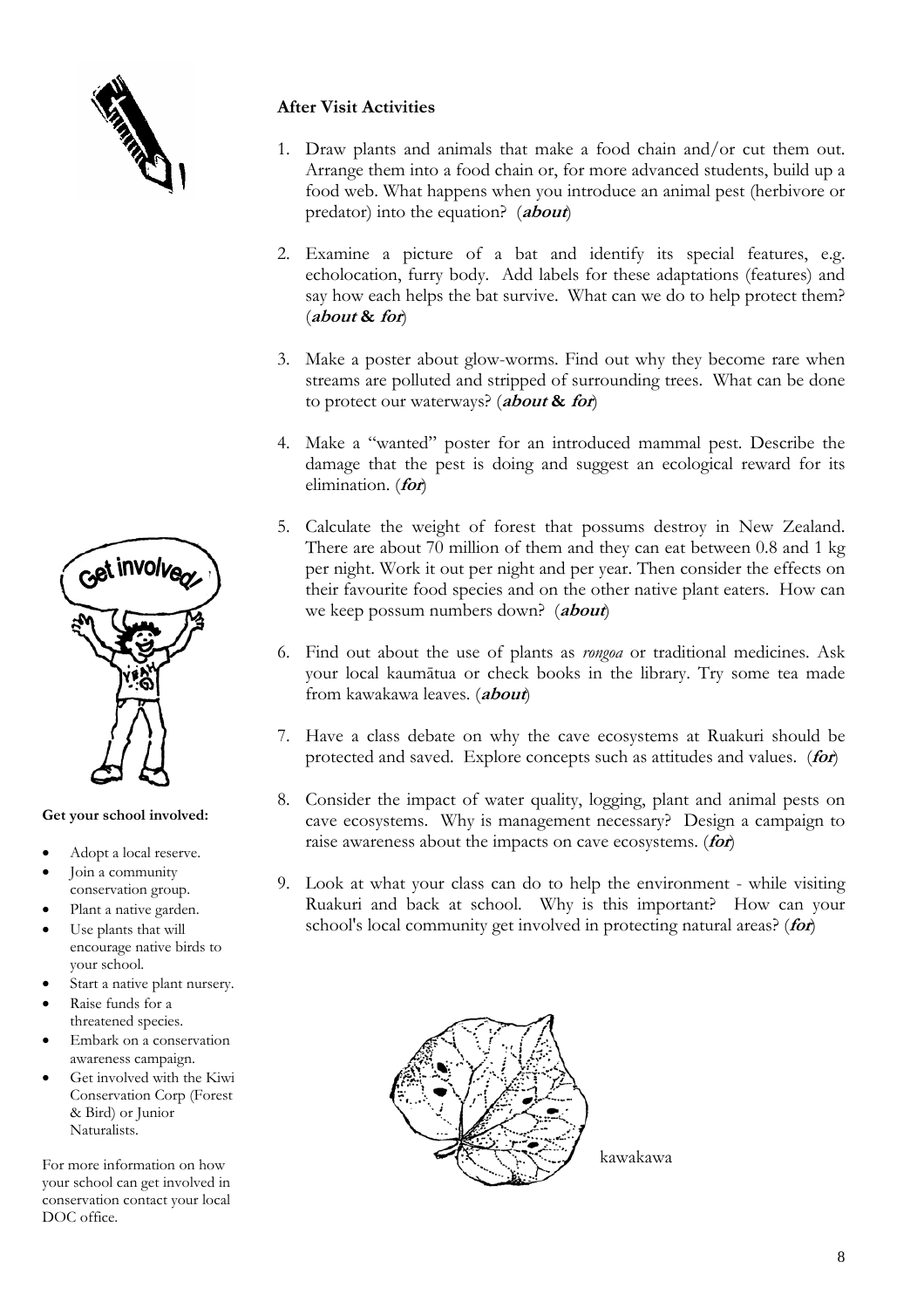# **ORGANISATION OF OUTDOOR SAFETY**



**When planning a visit to Ruakuri Caves and Bush Scenic Reserve, follow school policy to make sure the correct procedures are being followed. For example, you will need to do a risk analysis and management plan for your visit.** 

#### **Points to remember:**

- Be sure to brief students on outdoor safety before the visit, and remind them again on arrival to take care. Students are to stay together at all times and under no circumstance are they to wander off by themselves.
- Have parents/helpers well briefed on their responsibilities mainly to know exactly where their charges are at all times.
- The study sites are along or close to main tracks and the possibility of getting lost is minimal.

#### **For further in-depth information on outdoor safety refer to:**

- **Education Outdoors New Zealand (EONZ)** For information about EONZ, publications and resources, and local contacts, check out their website: <www.eonz.org>
- **Safety and EOTC: A good practice guide for New Zealand schools** (Ministry of Education, 2002) [www.tki.org.nz/e/community/eotc](http://www.tki.org.nz/e/community/eotc)
- **Managing Risks in Outdoor Activities** (Mountain Safety Manual 27, 1993)
- **Outdoor safety management systems for primary and intermediate schools** (Education Outdoors New Zealand, 1998)
- **Outdoor Activities: Guidelines For Leaders** (SPARC) www.sparc.org.nz/education/outdoor-activities-guidelines-for-leaders
- **Be WaterWise programmes** (Water Safety New Zealand) www.watersafety.org.nz/directory/bewaterwise.asp



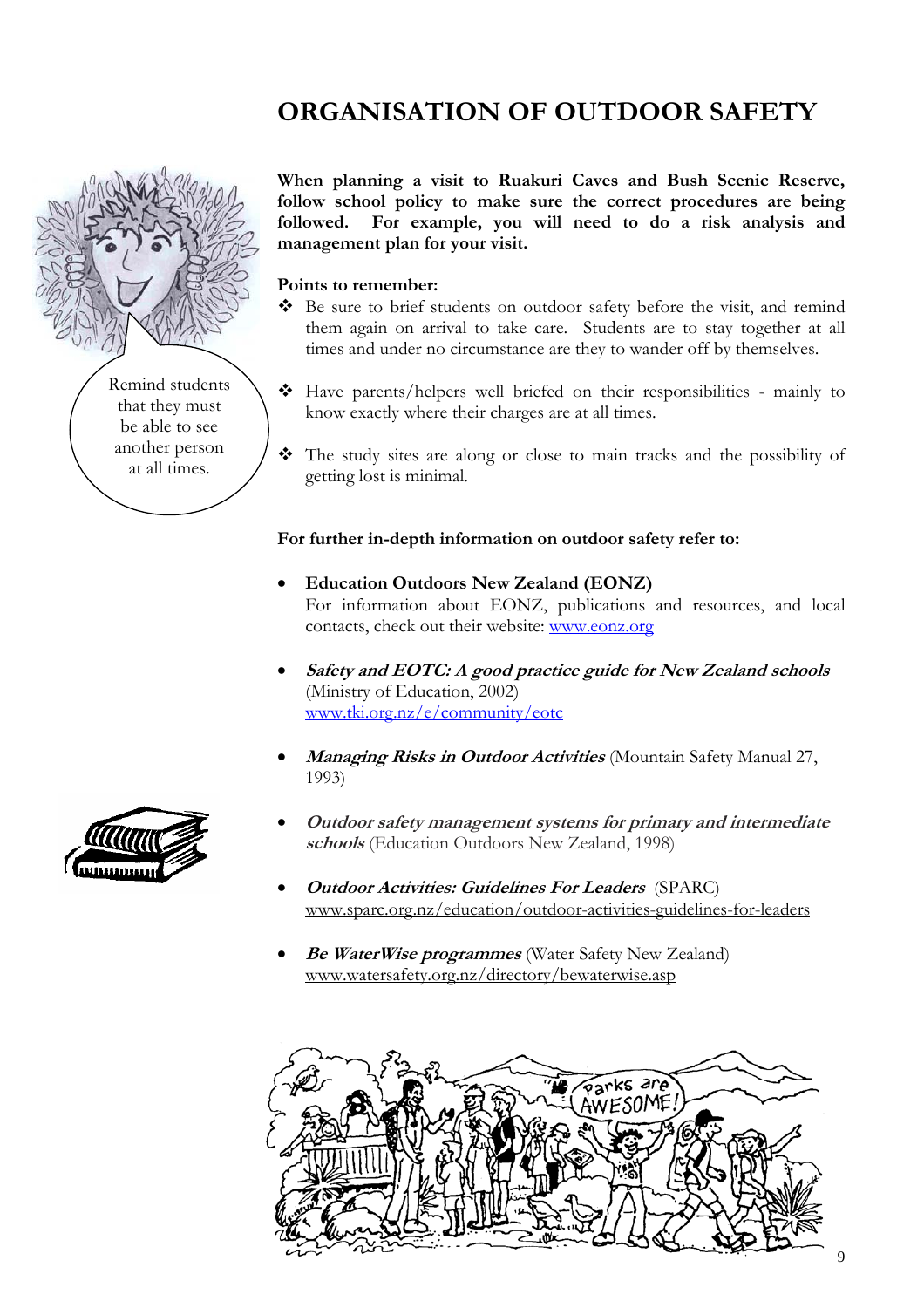# **RUAKURI CAVES AND BUSH SCENIC RESERVE**

# **Facilities & Organisation**



There are two sites that can be used by schools to start their Ruakuri cave and bush adventure:

- Top car park (Tumutumu Road)
- Main car park

Allow 45 minutes to one hour to walk the track (return).



- At the top car park there are no facilities apart from a picnic table and a grassed area for assembling students.
- Main car park: There are toilets, some wet weather facilities and a picnic area. The car park is large and has room for assembling students.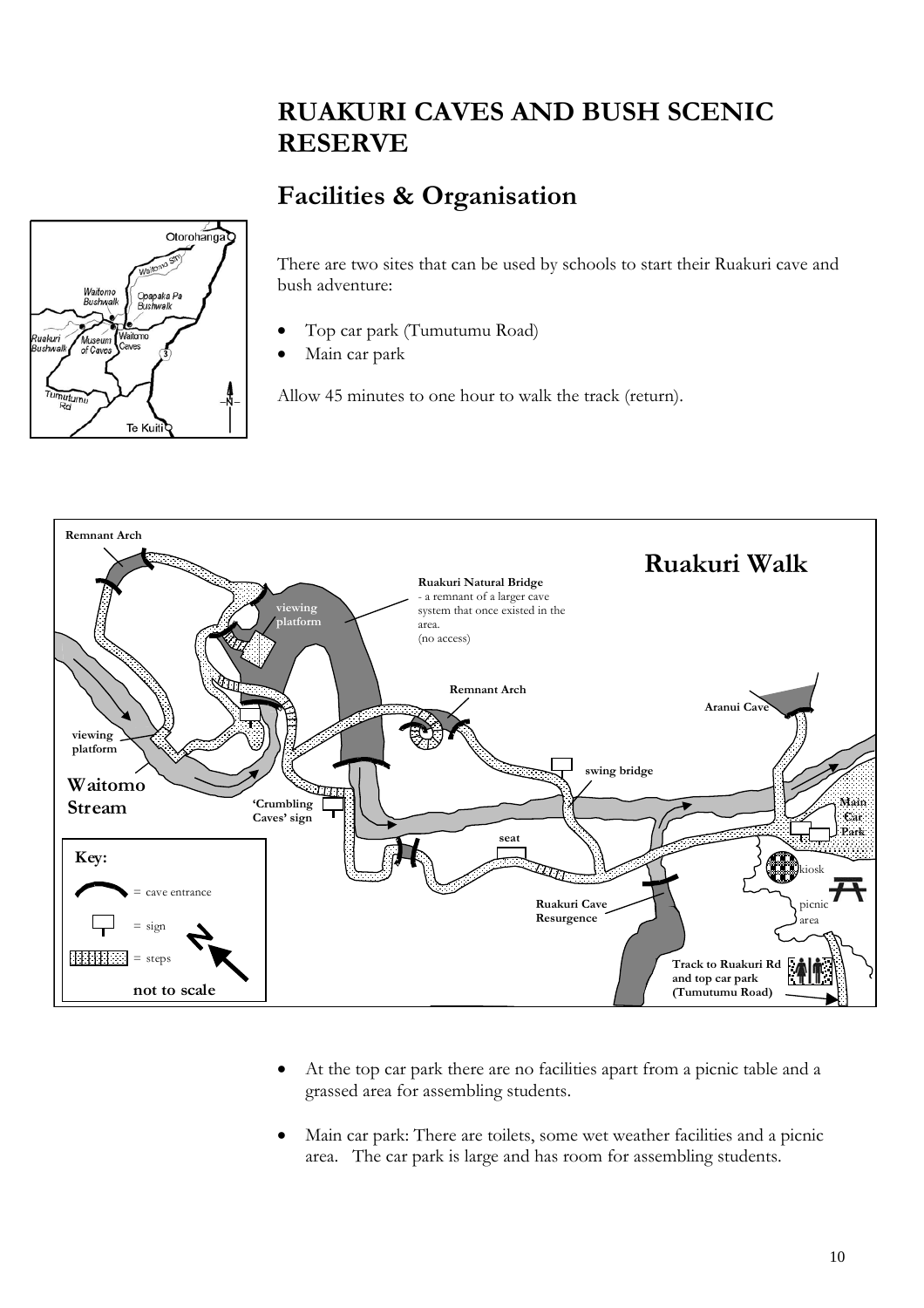

- No bookings are necessary for the use of these facilities, but there are usually people using the track and facilities on most days and even at night.
- A pre-trip visit is recommended by supervising teachers.
- The actual walking time required for the track is approximately 45 minutes from the car park and from the top of the hill allow approximately 1 hour.
- Use the Department of Conservation brochure "West to Marokopa" to locate more limestone caves, bush walks and waterfalls close to Ruakuri Caves and Bush Scenic Reserve.
- The Museum in Waitomo Village can provide wonderful extended information.
	- Site investigation kits can be booked and collected from the education office at the Waitomo Museum of Caves. These contain a thermometer, plastic container for water sampling, cord and clip for lowering the thermometer and water sampler, and a plant identification guide.
	- The education office will photocopy your completed recording sheets so they can load the information into a database that you will be able to access on their web page: [www.waitomo-museum.co.nz](http://www.waitomo-museum.co.nz/)
	- Primary schools would be advised to organise the responsibility of recording the data with an adult supervisor in the group. Secondary pupils could make either individual records or group summaries.
	- Water clarity assessments can be related to recent rainfall events in the local area. The best rain gauge to use is the Environment Waikato record from Waitanguru rainfall from the past seven days; go to this through the web at www.ew.govt.nz.





Protect plants and animals

Remove rubbish

Bury toilet waste

Keep streams and lakes clean

Take care with fires

Camp carefully

Keep to the track

Consider others

Enjoy your visit

Toitu te whenua *(leave the land undisturbed*